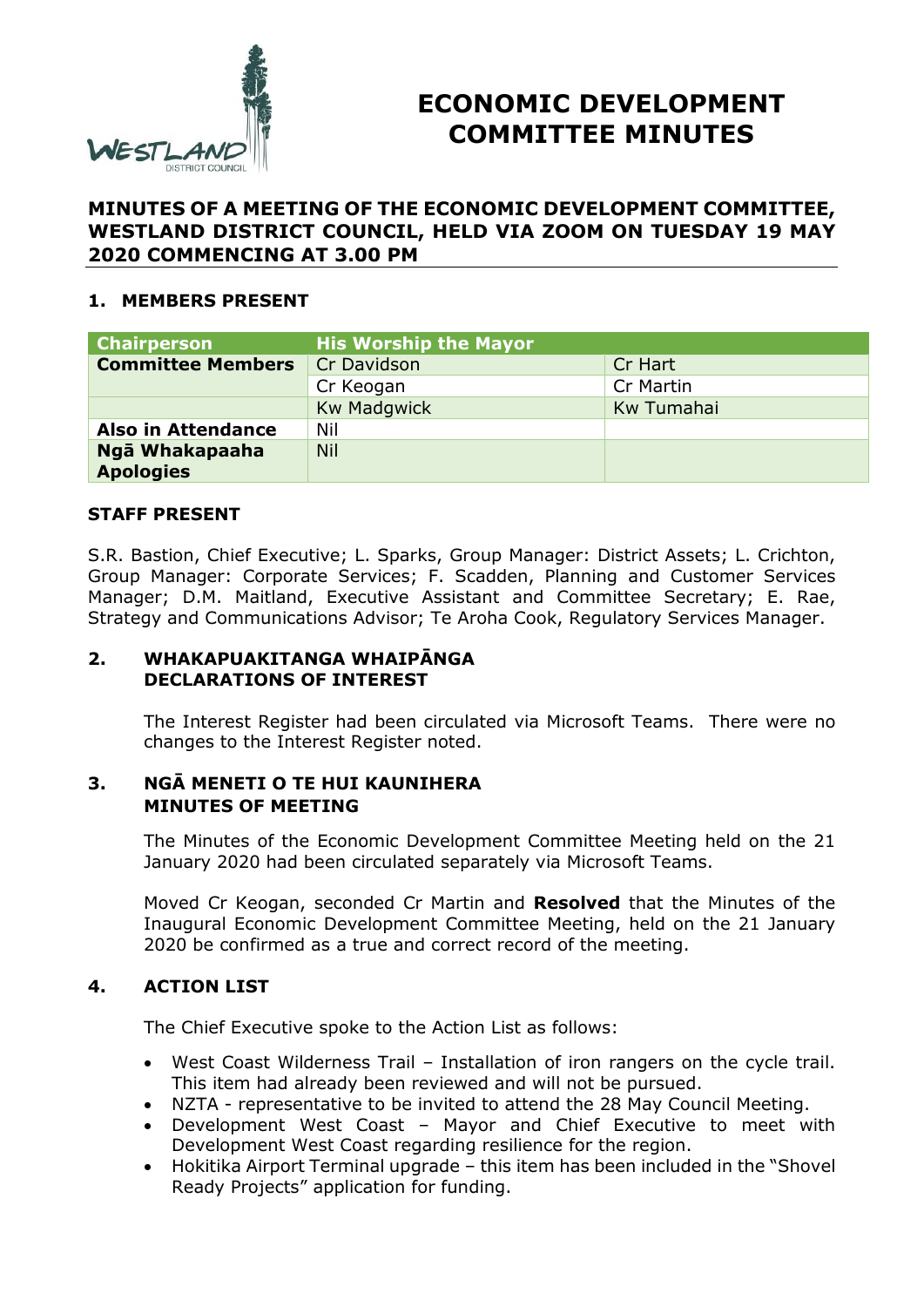Hokitika Airport Masterplan – a presentation to be undertaken on the Masterplan at a future date.

Moved Cr Martin, seconded Cr Davidson and **Resolved** that the Action List be received and the following items be removed from the list:

- Powering up Aotearoa New Zealand's Regional Report.
- Hokitika Museum and Cultural Heritage Project.
- West Coast Wilderness Trail installation of iron rangers.
- GNS Science Report.
- Development West Coast meeting with the Mayor and Chief Executive regarding resilience for the region.

#### **5. NGĀ TĀPAETANGA PRESENTATIONS**

### **5.1 Crown Infrastructure Partners - Digital Connectivity in Westland**

Graham Mitchell, CEO and Nick Manning, GM Government and Industry Affairs, Crown Infrastructure Partners attended the meeting and provided a Powerpoint presentation with an update on broadband and mobile connectivity in the Westland District as follows:

- Westland has secured a large amount of PGF funding for connectivity.
- Construction of 9 new mobile towers, \$64m invested into digital connectivity in Westland.
- PGF Marae digital connectivity programme.
- A total of approximately 180 kms of mobile coverage will be deployed on State Highway black spots by 2023.
- Construction of a fibre link from Fox Glacier to Hawea will commence shortly.
- There are 13 mobile towers planned to be built on the fibre link.

### **5.2 Development West Coast**

Heath Milne, Chief Executive Officer, Development West Coast (DWC) attended the meeting and provided a verbal update regarding the broader activities of Development West Coast since the COVID-19 crisis and the recent activity that has come as a result of the budget as follows:

- Actively engaging with local businesses at the present time.
- Campaign for promotional deals on the DWC website tourism promotion.
- Promotional campaign starting to target Nelson/Canterbury areas bringing people to the West Coast.
- Economic Recovery Group has been formed with various stakeholders to plan the future. The group will look at the destination management strategy and what the tourism industry looks like in the future and what can potentially be changed.
- Re-employment Group to bring displaced people into alternative work.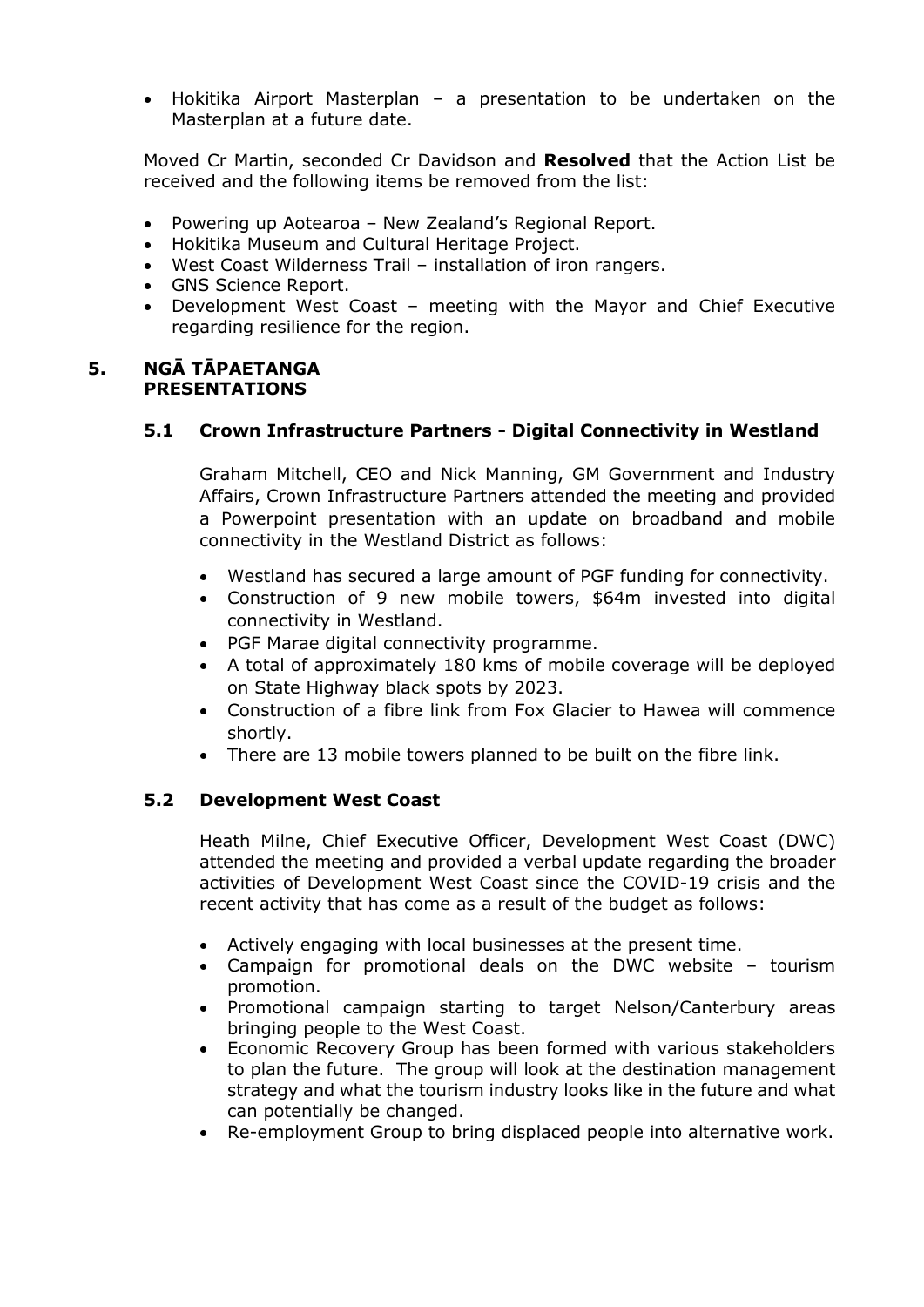- Infrastructure project work that Councils have in front of Central Government for assessment.
- DWC will have a staff member based in each District for part of the week going forward.

# **5.3 Provincial Growth Fund**

Penny Bicknell, Principal Regional Advisor, West Coast, Regional Development Branch, Provincial Development Unit attended the meeting and provided a Powerpoint presentation regarding projects funded from the Provincial Growth Fund for the West Coast as follows:

- Status of the PGF projects and Tourism Infrastructure Funding.
- Four projects will be announced shortly.
- PGF Criteria Post COVID-19
	- Jobs, velocity, visibility
		- o Creating permanent jobs.
		- o Construction activity within 6 months (consents already approved)
		- o A high degree of visibility in the community
- Seven new sectors have been created, with the criteria for those sectors to be advised.

### **5.4 Independent Committee Members for the Economic Development Committee**

His Worship the Mayor sought guidance from the Committee on the advantage in having representation on the Economic Development Committee from various sectors in a non-voting capacity.

The Committee were in support of the concept and asked that the CE look at the requirements for the role and the process for selecting and appointing an Independent Committee member.

#### **6. KA MATATAPU TE WHAKATAUNGA I TE TŪMATANUI RESOLUTION TO GO INTO PUBLIC EXCLUDED**

(to consider and adopt confidential items)

Moved Cr Davidson, seconded Cr Hart and **Resolved** that Council confirm that the public were excluded from the meeting in accordance with Section 48, Local Government Official Information and Meetings Act 1987 at 4.36 pm.

The general subject of the matters to be considered while the public are excluded, the reason for passing this resolution in relation to each matter and the specific grounds under Section 48(1) of the Local Government Official Information and Meetings Act 1987 for the passing of the resolution are as follows: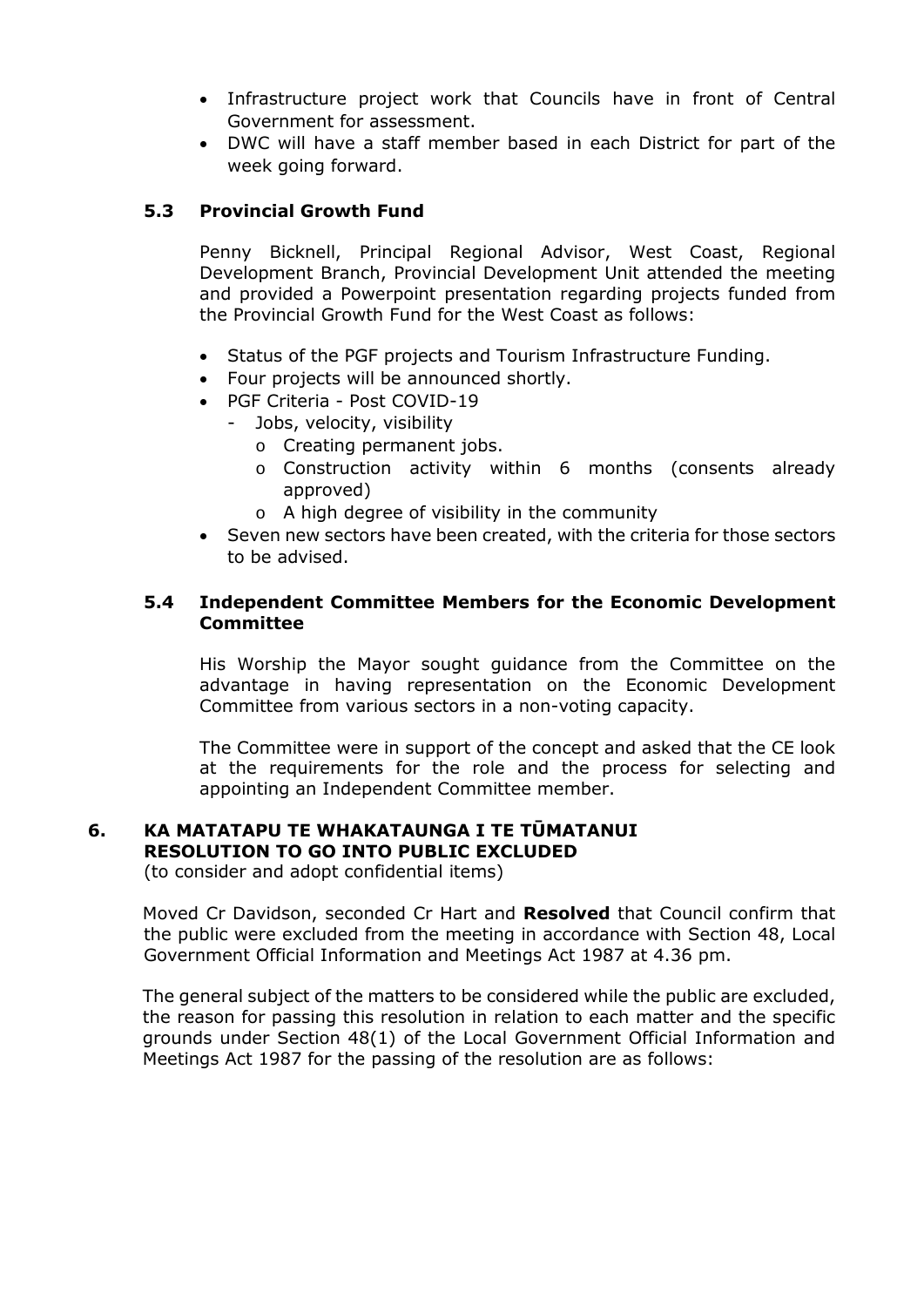| <b>Item</b><br>No. | <b>General subject</b><br>of each matter<br>to be considered         | for<br><b>Reason</b><br>passing<br>this<br>resolution<br>in.<br>relation to each<br>matter | Ground(s)<br>under<br><b>Section</b><br>48(1) for the passing of this<br>resolution                                                                                                                                                            |
|--------------------|----------------------------------------------------------------------|--------------------------------------------------------------------------------------------|------------------------------------------------------------------------------------------------------------------------------------------------------------------------------------------------------------------------------------------------|
| $\mathbf{1}$       | Confidential<br><b>Minutes</b><br>21<br>January 2020                 | Good reasons to<br>withhold<br>exist<br>under Section 7                                    | That the public conduct of the<br>relevant part of the proceedings<br>of the meeting would be likely to<br>the<br>disclosure<br>result<br>in<br>οf<br>information for which good reason<br>or withholding exists.<br>Section $48(1)(a)$        |
| $\overline{2}$     | Destination<br>Westland Limited<br>update<br>and<br>proposed changes | Good reasons to<br>withhold<br>exist<br>under Section 7                                    | That the public conduct of the<br>relevant part of the proceedings<br>of the meeting would be likely to<br>disclosure<br>the<br>result<br>in<br>Ωf<br>information for which good reason<br>or withholding exists.<br>Section $48(1)(a)$        |
| 3                  | Potential<br>Economic<br>Development<br>Opportunities                | Good reasons to<br>withhold<br>exist<br>under Section 7                                    | That the public conduct of the<br>relevant part of the proceedings<br>of the meeting would be likely to<br>the<br>disclosure<br>result<br><i>in</i><br>0f<br>information for which good reason<br>or withholding exists.<br>Section $48(1)(a)$ |

This resolution is made in reliance on sections 48(1)(a) and (d) of the Local Government Official Information and Meetings Act 1987 and the particular interests or interests protected by section 7 of that Act, which would be prejudiced by the holding of the relevant part of the proceedings of the meeting in public are as follows:

| <b>Item</b><br>No. | <b>Interest</b>                                                                                                                                                                                                                |
|--------------------|--------------------------------------------------------------------------------------------------------------------------------------------------------------------------------------------------------------------------------|
| 2,3                | Protect the privacy of natural persons, including that of deceased natural<br>persons (Section $7(2)(a)$ ).                                                                                                                    |
| 2,3                | Would be likely unreasonably to prejudice the commercial position of the<br>person who supplied or who is the subject of the information (Section<br>$7(2)(b)$ .                                                               |
| $\mathcal{P}$      | The free and frank expression of opinions by or between or to members<br>or officers or employees of any local authority; or any persons to whom<br>sections $2(5)$ applies, in the course of their duty (Section $7(2)(f)$ ). |
| 2                  | Maintain legal professional privilege (Schedule 7(2)(g)).                                                                                                                                                                      |
| 2, 3,              | Enable any local authority holding the information to carry on, without<br>prejudice or disadvantage, negotiations (including commercial and<br>industrial negotiations) (Schedule $7(2)(i)$ ).                                |